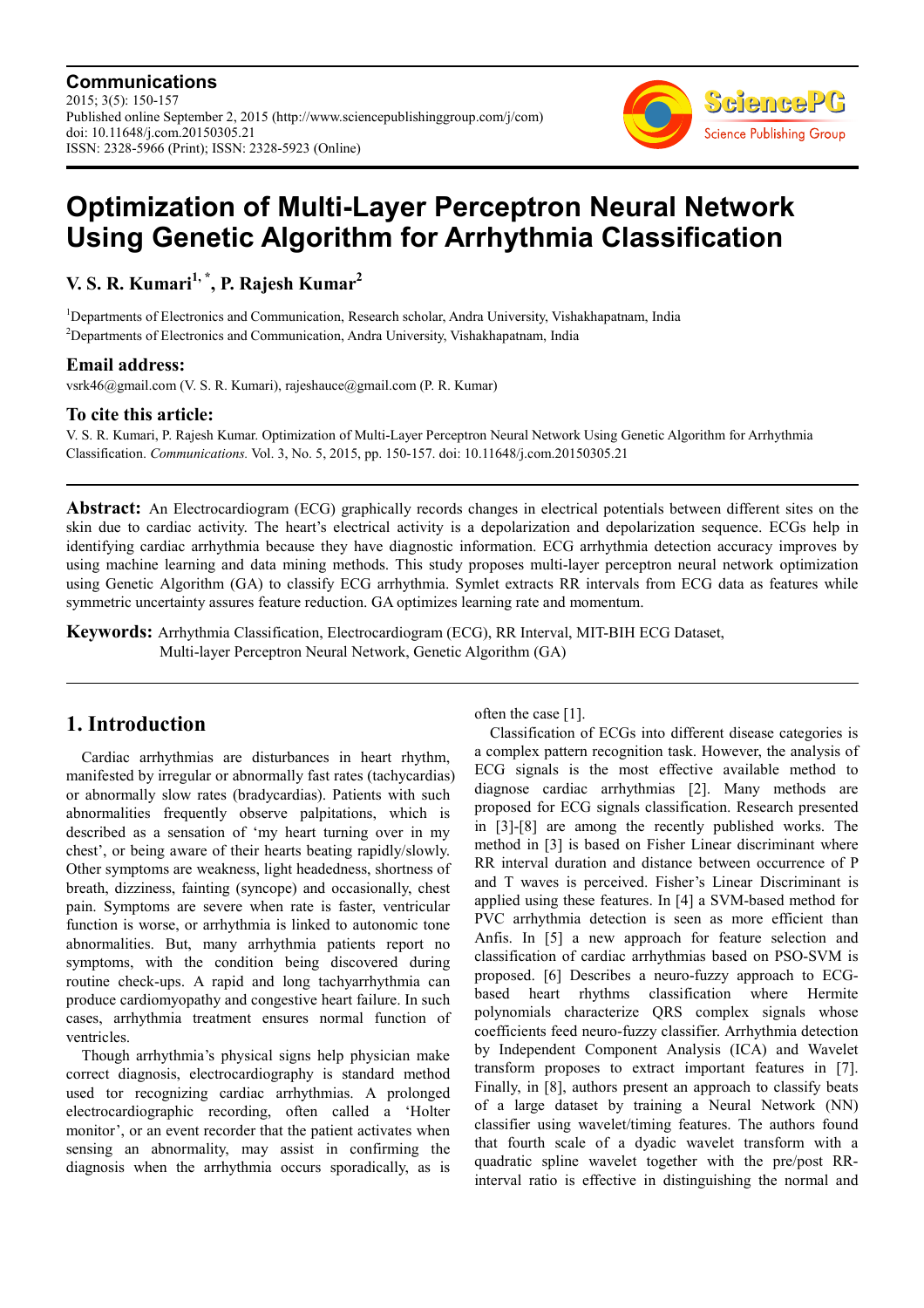PVC beats from others.

Machine learning algorithms note data changes adapting its design to accommodate new findings. It is applied in ECG classification with most works being based on NN [9, 10], Markov chain model [11] and Support Vector Machine (SVM) [12]. The Wavelets [13] and morphology [14] based methods are common feature extraction techniques.

Artificial Neural Network (ANN) is used as a base in computer based diagnostic systems to design structural designs. Improved ANN techniques like data reduction and feature extraction are presented in literature [15, 16]. MLP can recognize /classify ECG signals better than other ANN methods.

Neural networks are classification tools with research proving they are alternatives to conventional classification. Their advantages include being self-adaptive and data driven and adjusting to data without functional specification/distributional form. They accurately approximate functions. Classification requires intra group member's functional relationships, and object attributes for accurate function identification. NN are nonlinear and flexible in modelling real world complex relationships while NN estimates posterior probabilities to provide classification rule establishment and provide a base for statistical analysis.

NN are based on numeric optimization from the gradient descent method. By using different optimization methods such as PSO, GA etc., various algorithms have been established for training of NN. The inclusion of momentum leads to improvement in the presentation of gradient descent, and presents a second parameter  $\mu$ , additionally to that of the learning rate parameter η.

This study proposes optimization of fuzzy NN using GA to classify ECG arrhythmia. Symlet extracts RR intervals from ECG data as features while symmetric uncertainty ensures feature reduction. GA optimizes learning rate and momentum. Final evaluation is by a MIT-BIH arrhythmia database.

# **2. Literature Review**

ECG arrhythmias classification using Type-2 Fuzzy Clustering Neural Network (T2FCNN) was proposed by Ceylan, et al., [17] where T2FCNN architecture for classification of electrocardiography arrhythmias was presented. The idea behind using T2FCNN clustering algorithm was reduction of neural network classification error by optimization training pattern set. Data for the study was from Physionet database belonging to MIT-BIH ECG arrhythmia database. Finally, the new T2FCNN structure classified ECG arrhythmias with a 99% detection rate.

An arrhythmia Beat Classification using Pruned Fuzzy K-Nearest Neighbor (PFKNN) Classifier was proposed by Arif, et al., [18]. This PFKNN classifier was used to classify various arrhythmia types and different beats presented in MIT-BIH Arrhythmia database. The classifier was tested on  $\sim$ 103100 beats for six beat types presented in database. It achieved 97% beat classification accuracy and geometric sensitivity mean was 94.5% with 19% of total training examples. Accuracy/sensitivity was comparable to FKNN when all training data was used.

An arrhythmias Classification with MLP NN and Statistical Analysis was proposed by Raut and Dudul [19] which presented a classification system for cardiac arrhythmias using ANN with back propagation algorithm. The work concluded that the proposed MLPNN classifier estimated complex decision boundaries correctly had remarkable discriminating ability and outperformed statistical discriminant analysis and classification tree rule based prediction.

A Hybrid system for cardiac arrhythmia classification with fuzzy k-nearest neighbors and Multi-Layer Perceptron along with a fuzzy inference system was proposed by Ramirez, et al., [20]. This described hybrid architecture for cardiac arrhythmias classification taking MIT-BIH Arrhythmia database ECG records as source. The suggested method introduced a Mamdani fuzzy inference system combining each classifier's output achieving a high classification rate of 98%.

An Evolvable Block-based Neural Networks for real-time heart arrhythmia classification from ECG signals was proposed by Nambiar, et al., [21]. The author suggested a method to classify heart arrhythmia from ECG signals by using Block-based Neural Networks (BbNN). This was used in the problem's hardware implementation due to its block based structure; relatively fast computational speed, and reduced resource consumption. BbNN system on chip showed high arrhythmia classification accuracy averaging 99.64% for tested patient records.

An Arrhythmia Classification Using Hybrid Networks was proposed by Haseena, et al., [22] which focused on a Fuzzy C- Mean (FCM) clustered Probabilistic Neural Network (PNN) and Multi Layered Feed Forward Network (MLFFN) for discrimination of eight ECG beats types. Parameters like fourth order Auto Regressive (AR) coefficients with Spectral Entropy (SE) were extracted from ECG beats and featured reduction was tried out using FCM clustering

An arrhythmia disease diagnosis using NN, SVM and genetic algorithm-optimized k-means clustering was proposed by Martis and Chakraborty [23]. This method presented a ECG based arrhythmia disease detection using GA optimized k-means clustering. Open-source ECG data from MIT-BIH arrhythmia database and MIT-BIH normal sinus rhythm database were subjected to a steps sequence including segmentation using R-point detection, extraction of features using PCA and pattern classification. It concluded that GA-optimized k-means algorithm was an alternative to classification whose accuracy was near supervised (EBPNN/SVM) classifiers.

A methodology for automated creation of fuzzy expert systems for ischemic and arrhythmic beat classification based on a rules set from a decision tree was proposed by Exarchos, et al., [24]. The methodology for automated fuzzy expert systems creation was applied in ischemic and arrhythmic beat classification. The suggested system automatically created a fuzzy expert system from initial training dataset ensuring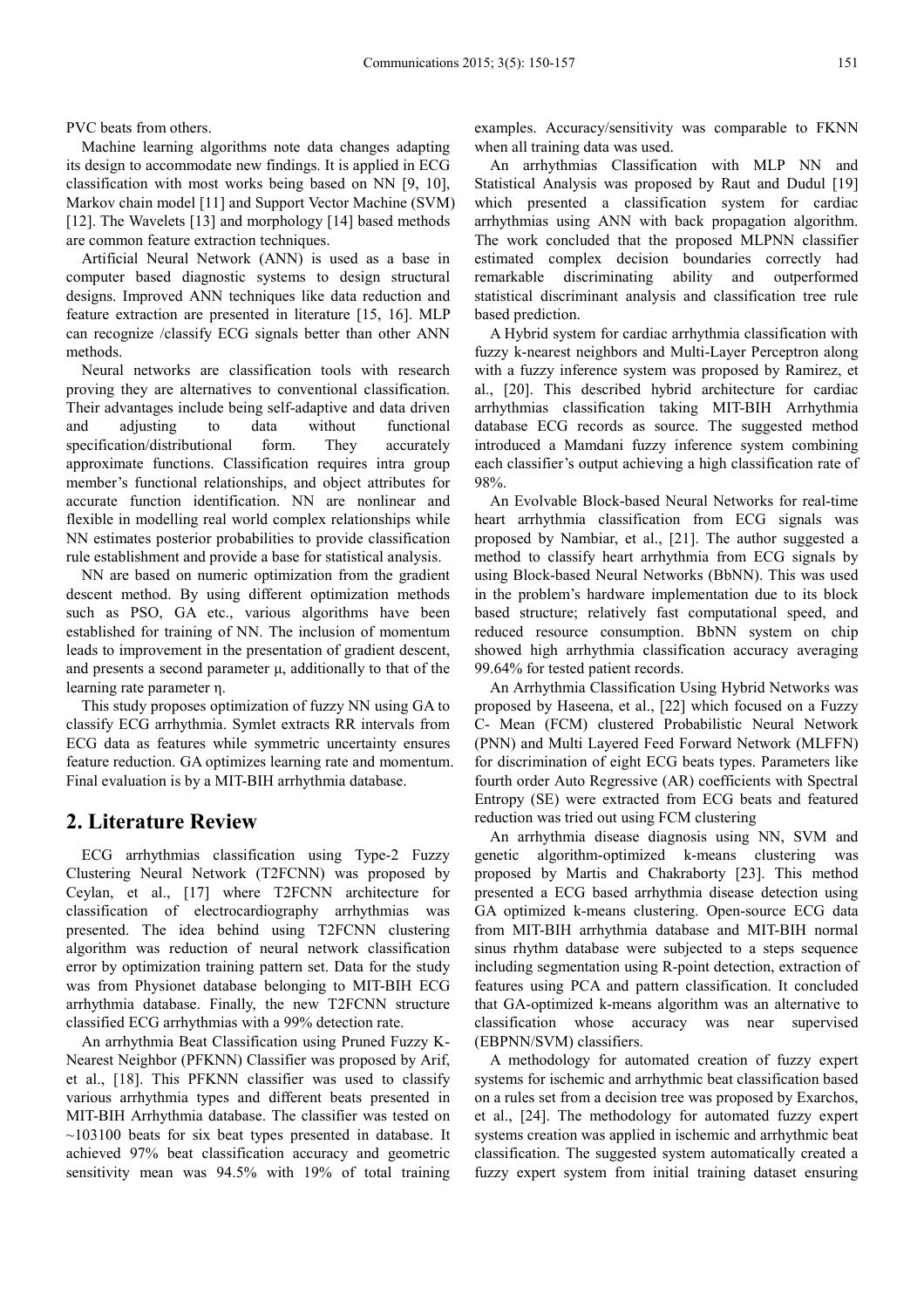high accuracy and ability to interpret decisions.

Wang, et al., [25] presented a feature reduction method by integrating principal component analysis (PCA) with Linear Discriminant Analysis (LDA). Classification of eight different types of arrhythmia was done using a Probabilistic Neural Network (PNN) classifier from ECG beats. The feature reduction improved average classification accuracy by 99.71%.

Zadeh, et al., [26] investigated premature ventricular contraction recognition from normal beats. The new system included three modules: de-noising, feature extraction and classifier modules. Many supervised classifiers like multilayer perceptron neural networks, SVM with various kernel types and PNN were used.

# **3. Methodology**

The Arrhythmia database of MIT-BIH contains 48 half hour recordings of two channel ambulatory ECG from 47 subjects in 1975 and 1979 by Boston's Beth-Israel Hospital Arrhythmia Laboratory. Twenty-four hour ambulatory ECG recordings were collected from a 4000 mixed population having inpatients (60%) and outpatients (40%). Recordings were digitized at 360 samples per second per channel with 11-bit resolution over a 10mV range. Two or more cardiologists annotated each record independently; a consensus was taken to get computer-readable reference annotations for all beats [27].



*Figure 1. Structural components of an ECG signal.* 



*Figure 2. Sample MIT-BIH Arrhythmia dataset.* 

ECGs are inexpensive and non-invasive means to observe the heart's physiology. In 1961, Holter introduced techniques for continuous ECG recording for ambulatory subjects over many hours; long-term ECG (Holter recording) with 24 hours duration is the standard technique for observing transient cardiac electrical activity aspects. From mid-1970s, cardiac rhythm abnormalities (arrhythmias) are reflected in long-term ECGs and automated methods to identify arrhythmias was used. Though recordings are plentiful, access to data is not, and recorded waveforms thorough characterization is tedious and expensive. Further, there is a wide variability in ECG

rhythms and waveform morphology details, both between subjects and within individuals over time. Hence, a representative collection of long-term ECGs for research must have many recordings [28].

R-R intervals in ECG are extracted using Symlet, and the extracted features are reduced using symmetric uncertainty in the proposed method. Features are classified as normal beats, LBBB and RBBB using proposed Fuzzy neural network. GA optimized learning rate and momentum. Various techniques used in the methodology are detailed in this section.

#### *3.1. R-R Interval*

To determine an ECG signal's RR- interval, R-waves should be detected in obtained ECG signal. As R-waves have largest amplitudes among waves it is easily detected. Specific detail components of decomposed signals are kept to detect R waves and other low frequency/ high frequency components are removed.



*Figure 3. R-R interval pattern in ECG.* 

R-wave detecting includes low frequency baseline elimination and R-waves identification/detection on cleanedup signal. Baseline removal assures correct R-wave amplitude measurements. Experiments reveal this as necessary to prevent missing R-wave in baseline's high slope portions. Baseline removal is through low pass, zero phase shifts, moving average filter. An 800 ms window length with a 40 ms sampling interval yielded a 3 dB point of 0.3Hz.

#### *3.2. Symlet Wavelet*

A Wave is an oscillating function of time or space, Wavelets are localized waves and they have their energy concentrated in time or space. The Transform of a signal is another form of representing the signal. It does not change the information content present in the signal. The Wavelet Transform provides a time- frequency representation of the signal and is well suited to the analysis of non-stationary signals [29] such as ECG. A Wavelet Transformation uses multi resolution technique by which different frequencies are analyzed with different resolutions. A Wavelet Transform, at high frequencies, gives good time resolution and poor frequency resolution, while at low frequencies the Wavelet Transform gives good frequency resolution and poor time resolutions.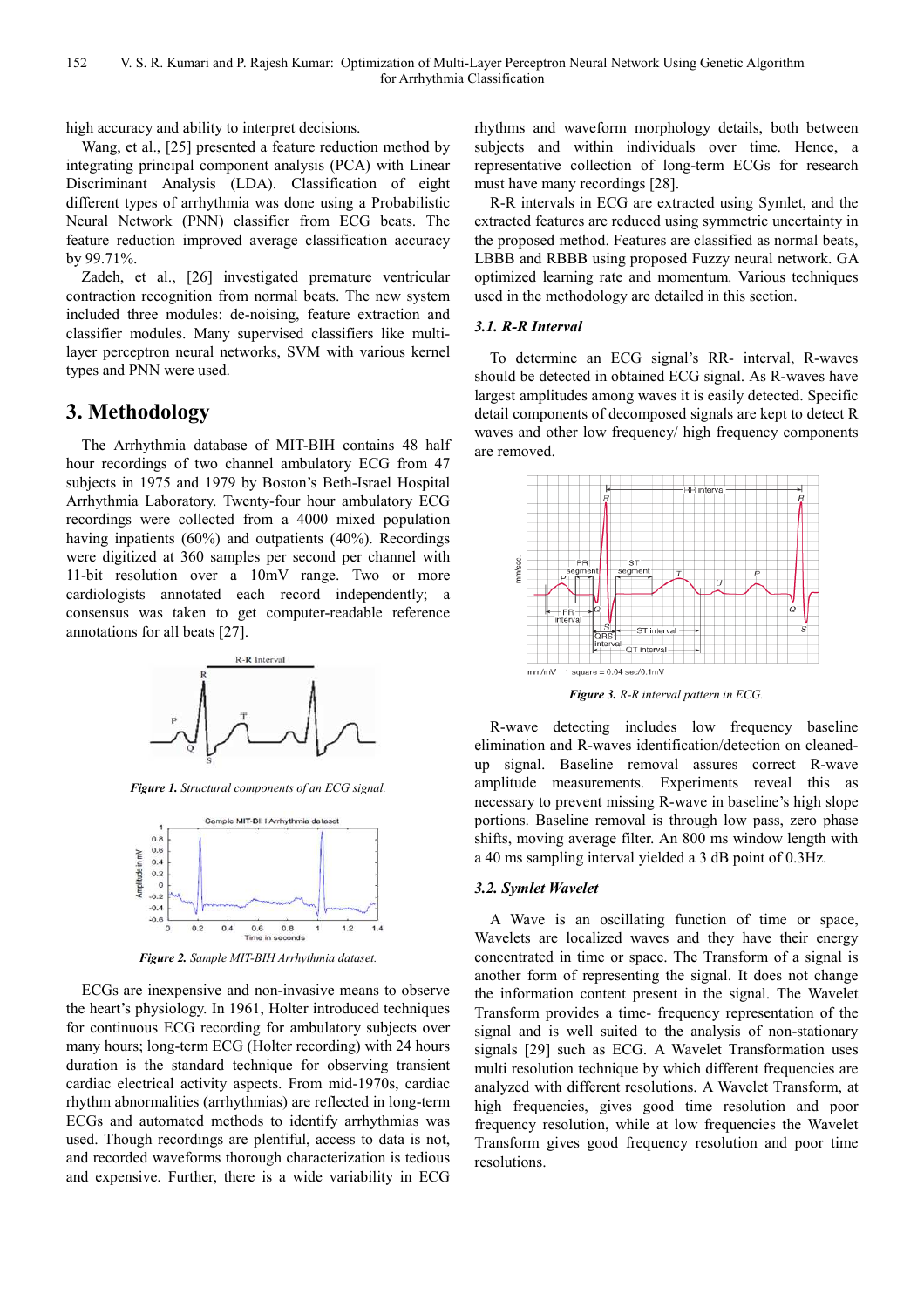Wavelets are waveforms bound in both frequency and time. Wavelet analysis splits the signal into shifted and scaled versions of the original (or mother) wavelet. The Continuous Wavelet Transform (CWT) is given by the wavelet function ψ by adding all time of the signal multiplied by scaled, shifted versions. Mathematically the continuous wavelet is defined by

$$
(scale, position) = \int_{-\infty}^{+\infty} f(t)\psi(scale, position, t)dt
$$
 (1)

Many wavelet C coefficients are scale and position function due to CWT. The original signal's constituent wavelets are got through multiplying a coefficient by applicable scaled/shifted wavelet. Daubechies proposed symlets are symmetrical wavelets. Symlets are db family modifications. Both wavelet families are similar with difference of db wavelets having maximal phase whereas symlets have minimal phase. Symlets are compactly supported with slight asymmetry. Wavelet coefficient for symlet is any positive even number and highest number of vanishing moments for a specific support width [30].

#### *3.3. Symmetric Uncertainty (SU)*

Another method of feature selection is choosing features with highest symmetric uncertainty (SU) values between feature and target classes [31]. To locate this indicator, feature values for zero mean and unit variance are first normalized by

$$
\hat{x}_{ijk} = \frac{x_{ijk} - \overline{x}_k}{\sigma_k}, \sigma_k^2 = \frac{1}{CN} \sum_{j=1}^{C} \sum_{i=1}^{n} (x_{ijk} - \overline{x}_k)^2
$$
 (2)

Then continuous features normalized values are discretized into L finite levels to facilitate locating probabilities. Corresponding discrete values are  $x^*$  ijk. Mutual information of kth feature is

$$
I(X_k, \omega) = \sum_{l=1}^L \sum_{j=1}^C P(\tilde{x}_{ljk}, \omega_j) \log_2 \frac{P(x_{ljk}, \omega_j)}{P(x_{ljk})P(\omega_j)}
$$
(3)

where  $P(w_j)$  is prior probability of class of  $\omega_j$ ,  $P(\tilde{x}_{ijk})$  is distribution of  $k^{th}$  feature, and,  $P(\tilde{x}_{ijk}, \omega_j)$  the joint probability. This indicator measures how much feature values distribution and target classes differ from statistical independence. This is nonlinear correlation estimation between feature values and target classes. Symmetric uncertainty (SU) is derived from mutual information by normalizing it to feature values entropies and target classes

$$
SU(x_k, w) = 2\left[\frac{I(x_k, w)}{h(x_k, H(w))}\right]
$$
\n(4)

where entropy of variable X is found by  $H(x) = P(x_i) \log 2P(x_i)$ 

# **4. Feature Extraction Using Fuzzy Clustering Algorithms**

Features are extracted using Fuzzy C-means algorithm from Symlet coefficients. PCA Fuzzy clustering solves problems in pattern recognition and fuzzy model identification. Various fuzzy clustering methods are proposed with most being based on distance criteria. A widely used algorithm is Fuzzy C-Means (FCM) which uses reciprocal distance to compute fuzzy weights. A better algorithm is new FCFM which computes cluster center using Gaussian weights, resorts to large initial prototypes, adding processes of eliminating, clustering and merging. The following sections discuss/compare FCM algorithm and FCFM algorithm.

#### *4.1. The Fuzzy C-Means Algorithm*

The Fuzzy C-Means (FCM) algorithm [32] uses weights that minimize total weighted mean-square error

$$
J(wqk, z(k)) = \sum (k=1, K) \sum (k=1, K) (wqk) || x(q) - z(k) || 2 (5)
$$

$$
\Sigma_{(k=1, K)}(w_{qk}) = 1
$$
 for each q

$$
Wqk = (1/(Dqk) 2)1/(p-1)/\sum (k=1, K) (1/(Dqk) 2)1/(p-1),
$$
  
 
$$
p > 1
$$
 (6)

FCM allows feature vector to belong to all clusters with a fuzzy truth value (between 0 and 1), computed using Equation (6). The algorithm assigns feature vector to clusters based on maximum feature vector weight over other clusters.

#### *4.2. PCA*

PCA identifies data patterns, expressing them to highlight similarities and differences. As data patterns are hard to find for high dimension data, where graphical representation is unavailable, PCA is a powerful tool for data analysis. The other PCA advantage is that once a data pattern is located it is compressed, i.e. by reducing dimensions number without information loss [33].

Principal components are located through calculation of data covariance matrix eigenvectors and eigenvalues in computational terms. This process is equal to finding axis system where co-variance matrix is diagonal [34]. The eigenvector with largest eigenvalue is greatest variation direction; one with second largest eigenvalue is (orthogonal) direction with next highest variation etc.

Let A be an n X n matrix. Eigenvalues of A are defined as roots of:

Determinant

$$
(A - \lambda I) = |(A - \lambda I)| = 0 \tag{7}
$$

Where  $i$  is then  $n X n$  identity matrix. This equation is a characteristic equation (or characteristic polynomial) with n roots.

Let  $\lambda$  be Eigen value of A. There exists a vector x so that: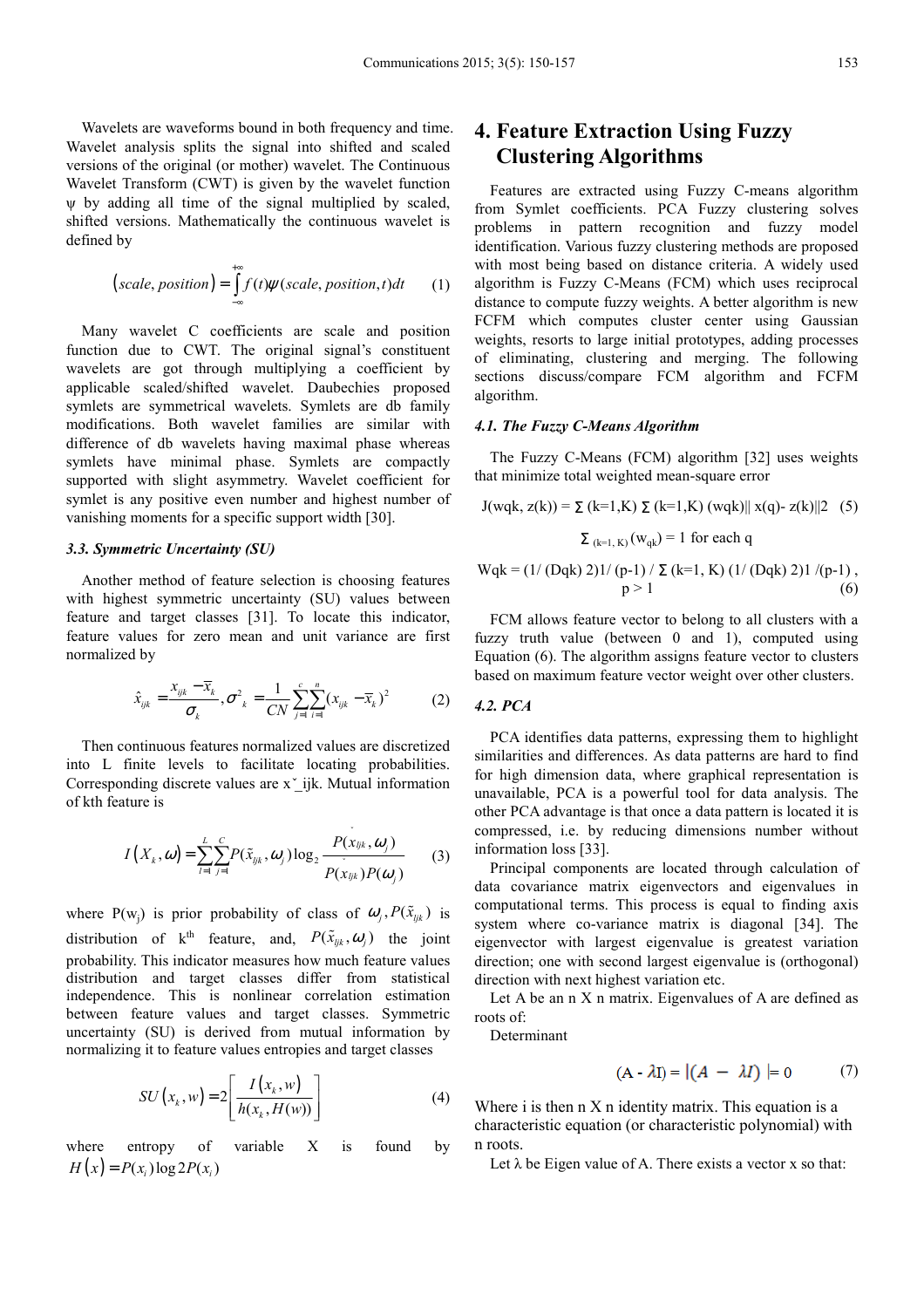$$
Ax = \lambda x \tag{8}
$$

Vector x is called eigenvector of A associated with Eigen  $value $\lambda$$ 

An Artificial Neural Network (ANN) is a mathematical/computational model attempting to imitate biological neural networks structure and functionality. It is composed of a set of simple, highly interconnected computational units called nodes, each representing a biological neuron [35]. In a NN, hidden units receive a weighted inputs sum applying an activation function to it. Then, output units receive a weighted hidden unit's output sum and apply an activation function to it. Information is passed from one layer to another. The network is called a Multi-Layer Perceptron Neural Network, with specific characteristics. To easily explain MLP neural network structure, Figure 1 reveals main components. It has an input layer representing input variables to be used in NN model and can be connected with output layer directly. It has i hidden layers with each layer containing *i* hidden units.



*Figure 4. MLP Neural Network structure.* 

#### *4.3. Genetic Algorithm*

GA is an optimization technique trying to replicate natural evolution where individuals with best characteristics adapting to the environment are likely to reproduce and survive. Such advantageous individuals mate among themselves and produce offspring with similar characteristics thereby preserving favourable characteristics while those unfavourable are destroyed, leading to species progressive evolution.

GA iterates and evolves a population forming a new population at every step. GA iteration includes the following steps:

1. Selection: The first step selects individuals/chromosomes for reproduction. Fitness value is important in selection and completely randomly. Individuals having better fitness values are chosen more often for reproduction.

2. Reproduction: Offspring are produced by selected individuals. Recombination and mutation techniques generate new chromosomes.

3. Evaluation: Fitness of new chromosomes is evaluated.

4. Replacement: In this last step, old population individuals are removed and replaced by new ones [36].

Five genetic operators change MLP. In addition to mutation percentage and number of crossing points, each operator's application priority has to indicate number of individuals generated by genetic operators. Tests are undertaken using higher priority for mutation and similar levels for remaining operators.

Mutation operators modify weights of specific neurons randomly, depending on application rate. The operator is used with 40% application probability, that is, 40% of weights are changed, which obtained better results empirically than lower probabilities.

Crossover operator carries out multipoint cross-over between two chromosome nets, to obtain two networks whose hidden layer neurons are a combination of both parents hidden layer neurons.

The additional operator, attempts to solve a main BP issue and its variants: difficulty in guessing hidden layer neurons number. This operator has to perform incremental learning starting with a small structure and its increments, adding new hidden units, if necessary. Simultaneously, it raises the dilemma of over fitting: small networks generalize well, but are slow learners, whereas big networks learn fast, but generalize badly.

Elimination operator eliminates a hidden neuron randomly. This operator has to perform decremental learning: it prunes certain nodes for better results in generalization and a smaller network [37].

Flowchart of the proposed method:



*Figure 5. Flowchart of proposed method.* 

# **5. Results and Discussion**

In this study, Optimization of Multi-layer perceptron neural network using genetic algorithm for classifying ECG arrhythmia is proposed. Symlet extracts RR intervals from ECG data as features while symmetric uncertainty ensures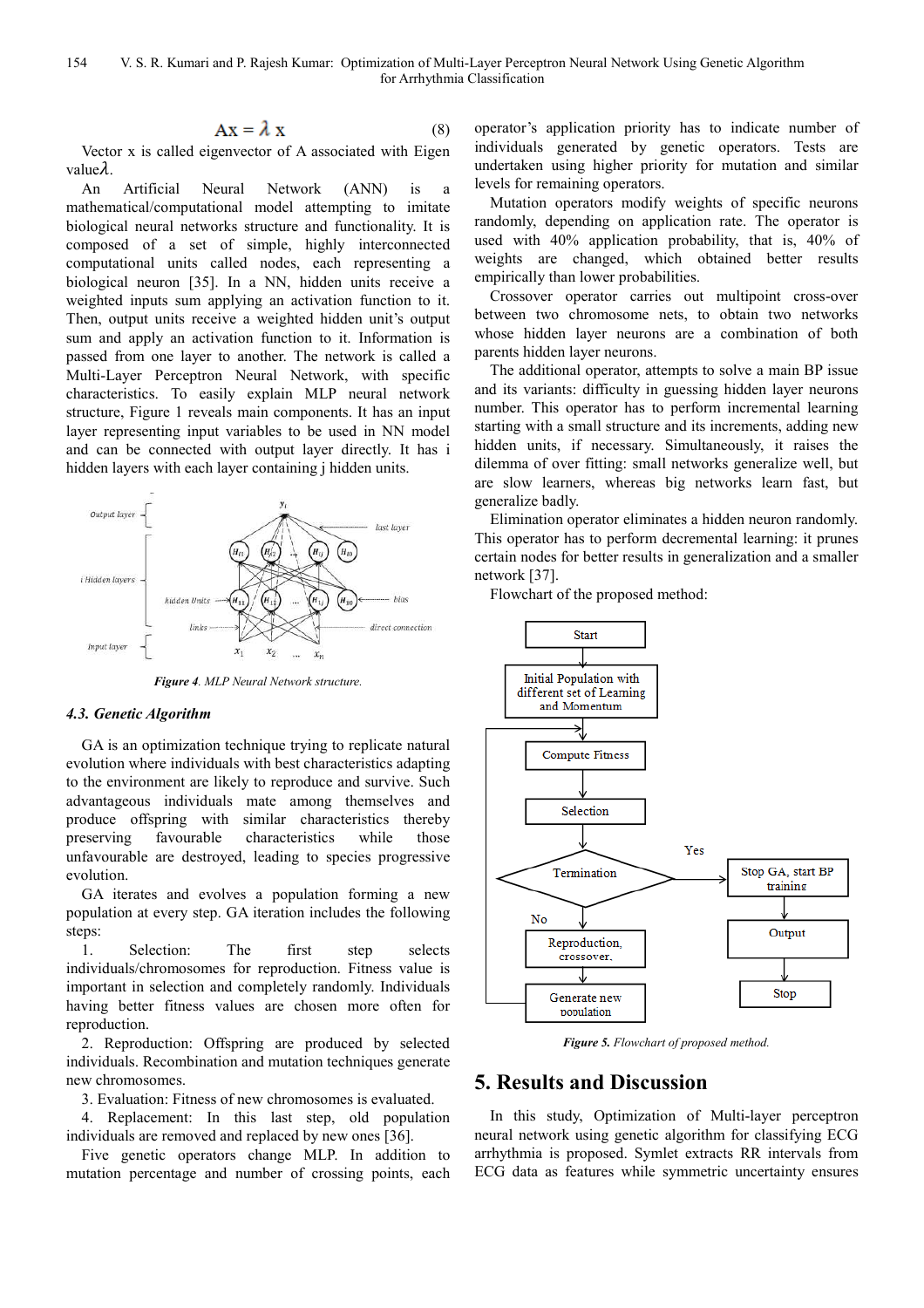feature reduction. GA is used to optimize learning rate and momentum. The results obtained are as shown in figure 6 to 10.Table1 tabulates the result summary for various techniques.

| <b>Table 1.</b> Summary of results.                            |                                |                  |        |             |  |  |
|----------------------------------------------------------------|--------------------------------|------------------|--------|-------------|--|--|
| <b>Technique used</b>                                          | <b>Classification accuracy</b> | <b>Precision</b> | Recall | <b>RMSE</b> |  |  |
| MLP                                                            | 0.9273                         | 0.9281           | 0.9273 | 0.2046      |  |  |
| Proposed MLP with GA optimization                              | 0.9429                         | 0.9428           | 0.9430 | 0.1924      |  |  |
| MLP with fuzzy feature extraction                              | 0.9543                         | 0.9543           | 0.9545 | 0.1722      |  |  |
| Proposed MLP with fuzzy feature extraction and GA optimization | 0.9693                         | 0.9693           | 0.9692 | 0.1542      |  |  |



*Figure 6. Classification accuracy of different techniques.* 

From figure 6, it is shown that the proposed MLP with fuzzy feature extraction and GA optimization has the high classification accuracy value as 0.9693.



*Figure 7. Average precision of different techniques.* 

From figure 7, it is shown that the proposed MLP with fuzzy feature extraction and GA optimization has the high average precision value as 0.969344.



*Figure 8. Average recall of different techniques.* 

From figure 8, it is shown that the proposed MLP with fuzzy feature extraction and GA optimization has the high average recall value as 0.96924.



*Figure 9. RMSE of different techniques.* 

The root mean square error of the proposed MLP with fuzzy feature extraction and GA optimization decreases to 0.1542.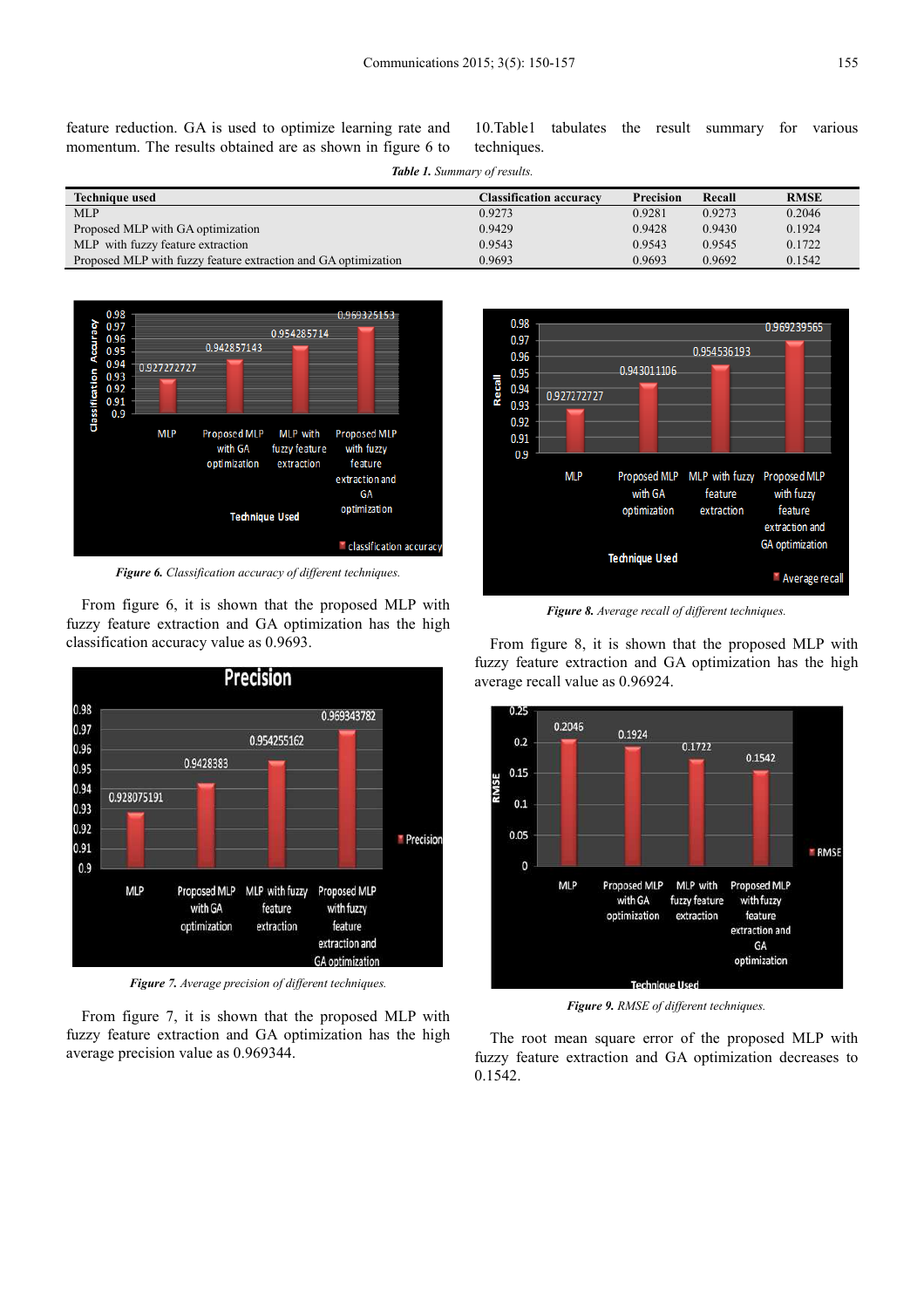| Table 2. The comparative results of different approaches to best fitness. |  |  |  |  |  |  |
|---------------------------------------------------------------------------|--|--|--|--|--|--|
|---------------------------------------------------------------------------|--|--|--|--|--|--|

| Number of    | <b>Best fitness - MLP</b> | <b>Best fitness - MLP with fuzzy</b> |
|--------------|---------------------------|--------------------------------------|
| iterations   | with GA                   | feature selection                    |
| $\mathbf{1}$ | 0.237329364               | 0.178378517                          |
| 5            | 0.229627814               | 0.174060391                          |
| 10           | 0.226777397               | 0.172250112                          |
| 15           | 0.224410964               | 0.172250112                          |
| 20           | 0.222833936               | 0.172557942                          |
| 25           | 0.221415012               | 0.173063692                          |
| 30           | 0.219716221               | 0.164789972                          |
| 35           | 0.21817534                | 0.164126341                          |
| 40           | 0.216792272               | 0.164632091                          |
| 45           | 0.215129049               | 0.164848841                          |
| 50           | 0.213623449               | 0.164126341                          |
| 55           | 0.212129421               | 0.162849929                          |
| 60           | 0.205268552               | 0.163572429                          |
| 65           | 0.203729038               | 0.162849929                          |
| 70           | 0.207713508               | 0.165017429                          |
| 75           | 0.206315939               | 0.163572429                          |
| 80           | 0.206315939               | 0.162849929                          |
| 85           | 0.206315939               | 0.162849929                          |
| 90           | 0.206315939               | 0.162849929                          |
| 95           | 0.206315939               | 0.162849929                          |
| 100          | 0.206315939               | 0.162849929                          |



*Figure 10. Best fitness value of different techniques.* 

From figure 10, it is shown that the proposed MLP with fuzzy feature extraction and GA optimization has best fitness function compared to other methods.

### **6. Conclusion**

This study investigates ECG classification for arrhythmic beats based on RR intervals. The method includes RR interval beat extraction using Symlet conversion for ECG data. Symmetric uncertainty ensures feature reduction. Features are classified using Multi-layer perceptron Neural Network with GA optimization. GA is used to optimize learning rate and momentum. The MIT-BIH arrhythmia database is used to evaluate the classification efficiency for classifying instances like Right bunch bundle block, Left bunch bundle block and Normal RR interval. Experimental results show that the proposed optimized neural network achieved classification accuracy and Average precision of 96.93% and 96.92% Average recall.The RMSE of the proposed MLP with with fuzzy feature extraction and GA optimization decreases to 0.1542 and it has best fitness function compared to other methods.

### **References**

- [1] Kastor, J. A. (2000).Arrhythmias. WB Saunders Co.
- [2] Nasiri, J. A., Naghibzadeh, M., Yazdi, H. S., & Naghibzadeh, B. (2009, November). ECG arrhythmia classification with support vector machines and genetic algorithm. In Computer Modeling and Simulation, 2009. EMS'09. Third UKSim European Symposium on (pp. 187-192). IEEE.
- [3] M. Elgendi, M. Jonkman, F. D. Boer, "Premature Atrial Complexes Detection Using the Fisher Linear Discriminant", 7th IEEE Int. Conf. on Cognitive Informatics (ICCI'08), 2008.
- [4] A. Gharaviri, F. Dehghan, M. Teshnelab, H. Abrishami," comparision of neural network anfis, and SVM classification for PVC arrhythmia detection", Proceedings of the Seventh International Conference on Machine Learning and Cybernetics, Kunming, 12-15 July 2008.
- [5] F. Melgani, Y. Bazi," Classification of Electrocardiogram Signals With Support Vector Machines and Particle Swarm Optimization", IEEE TRANSACTIONS ON INFORMATION TECHNOLOGY IN BIOMEDICINE, VOL. 12, NO. 5, SEPTEMBER, 2008.
- [6] T. H. Linh, S. Osowski, andM. L. Stodoloski, "On-line heart beat recognition using Hermite polynomials and neuron-fuzzy network," IEEE Trans. Instrum. Meas., vol. 52, no. 4, pp. 1224–1231, Aug. 2003.
- [7] A. Azemi, V.R. Sabzevari, M. Khademi, H. Gholizadeh, A. Kiani, Z. Dastgheib," Intelligent Arrhythmia Detection and Classification Using ICA", Proceedings of the 28th IEEE , EMBS Annual International Conference , New York City, USA, Aug 30-Sept 3, 2006.
- [8] T. Inan, L. Giovangrandi, and J. T. A. Kovacs, "Robust neural network based classification of premature ventricular contractions using wavelet transform and timing interval features," IEEE Trans. Biomed. Eng., vol. 53, no. 12, pp. 2507–2515, Dec. 2006.
- [9] Ceylan, R., Ozbay, Y., &Karlik, B. (2009). A novel approach for classification of ECGarrhythmias: Type-2 fuzzy clustering neural network. Expert Systems withApplications, 36, 6721– 6726.
- [10] GholamHosseini, H., Luo, D., & Reynolds, K. J. (2006). The comparison of different feed forward neural network architectures for ECG signal diagnosis. Medical Engineering and Physics, 28, 372–378.
- [11] Lowitz, T., Ebert, M., Meyer, W., & Hensel, B. (2010, January). Hidden markov models for classification of heart rate variability in RR time series. In World Congress on Medical Physics and Biomedical Engineering, September 7-12, 2009, Munich, Germany (pp. 1980-1983). Springer Berlin Heidelberg.
- [12] Zhu, Y. (2012). SVM Classification Algorithm in ECG Classification. In Information Computing and Applications (pp. 797-803). Springer Berlin Heidelberg.
- [13] Khorrami, H., & Moavenian, M. (2010). A comparative study of DWT, CWT and DCT transformations in ECG arrhythmias classification. Expert systems with Applications, 37(8), 5751- 5757.